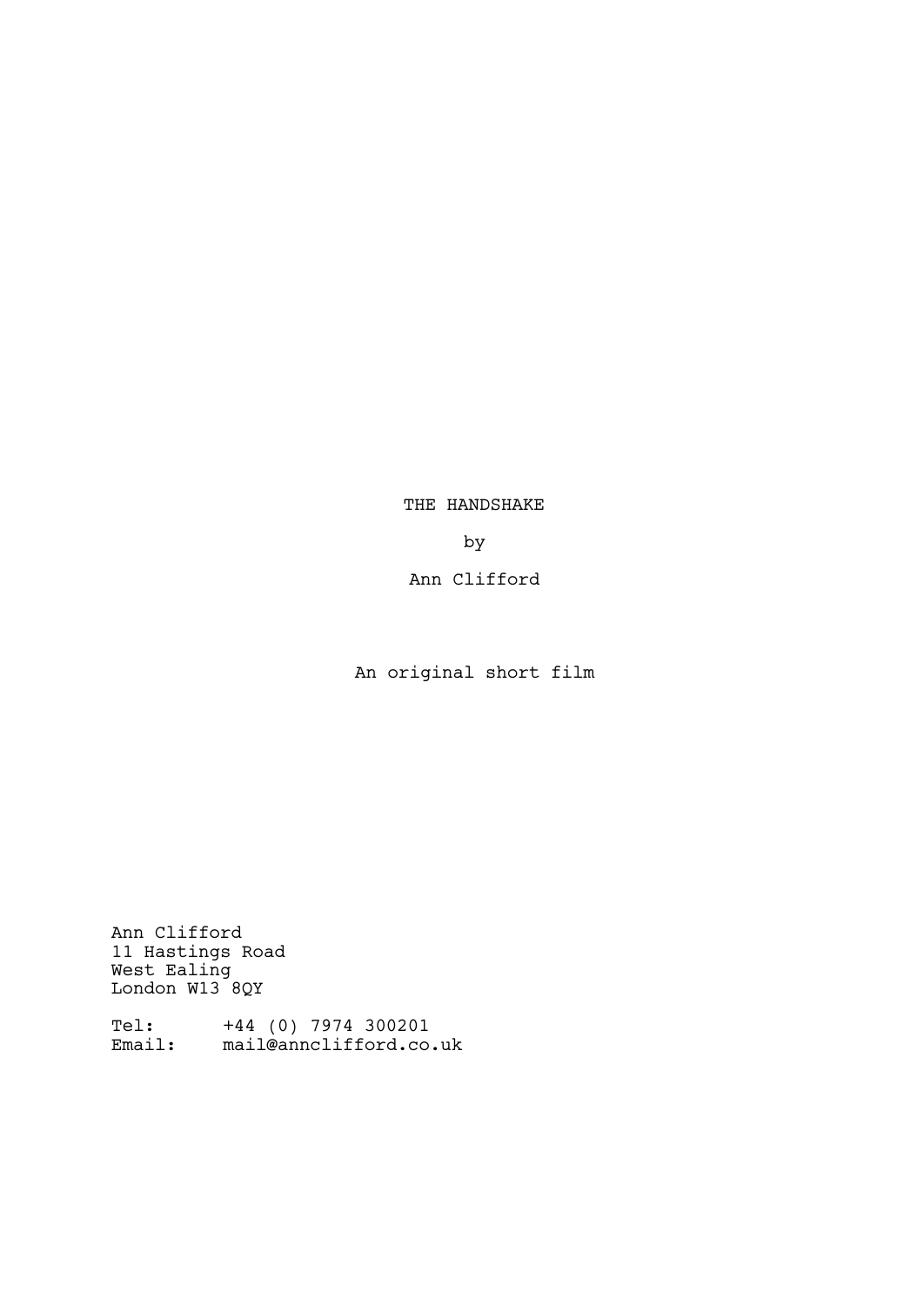## 1 INT. WILL'S BEDSIT - MORNING 1

A hand is held out, as if expecting a handshake, in front of a mirror to be whipped away determinedly and stuffed into a suit jacket pocket.

WILLIAM WICKFIELD (aged 34) as long as a lamppost, as lithe as elastic, who speaks with a stutter, stands in front of a 'tall boy' mirror. Reflected in the mirror is a wooden cross hanging on the wall. Dressed in a shirt, woollen waistcoat, suit jacket and cycling leggings is standing practising resolutely, hiding his right hand.

SOUND OVER: a clock ticking. The clock chimes the half hour 8.30am.

Will, momentarily paralysed with horror, is galvanised into a tornado of gathering and rushes out of the door in a panic.

### 2 EXT. STREET - DAY MONTAGE 2

SOUND OVER: street sounds

Quick flash of the following:

Will cycling to within an inch of his life - every light is red.

He is chased by a dog on the street.

He passes a church with a notice outside "Turn the Other Cheek". His eyes fix on the saying.

He fails to look where he is going and a bus cuts him up.

He veers off into an oncoming car getting a mouthful from the driver.

He nearly runs a CHILD down on a zebra crossing, but stops to help them pick up what they drop.

3 INT. OFFICE - DAY 3

Arrives in a panic outside the office of DUNKERLEY, DUNKERLEY AND SPANK and disturbs a pigeon that flies into the air and promptly shits on him.

He looks with despair at the catastrophe and wretchedly tries to wipe the shit off his suit jacket and succeeds only in leaving a white tell-tale streak.

Mindless with fear he takes the bike inside the door, where it gets stuck.

He forces it through and breaks the rear mudguard.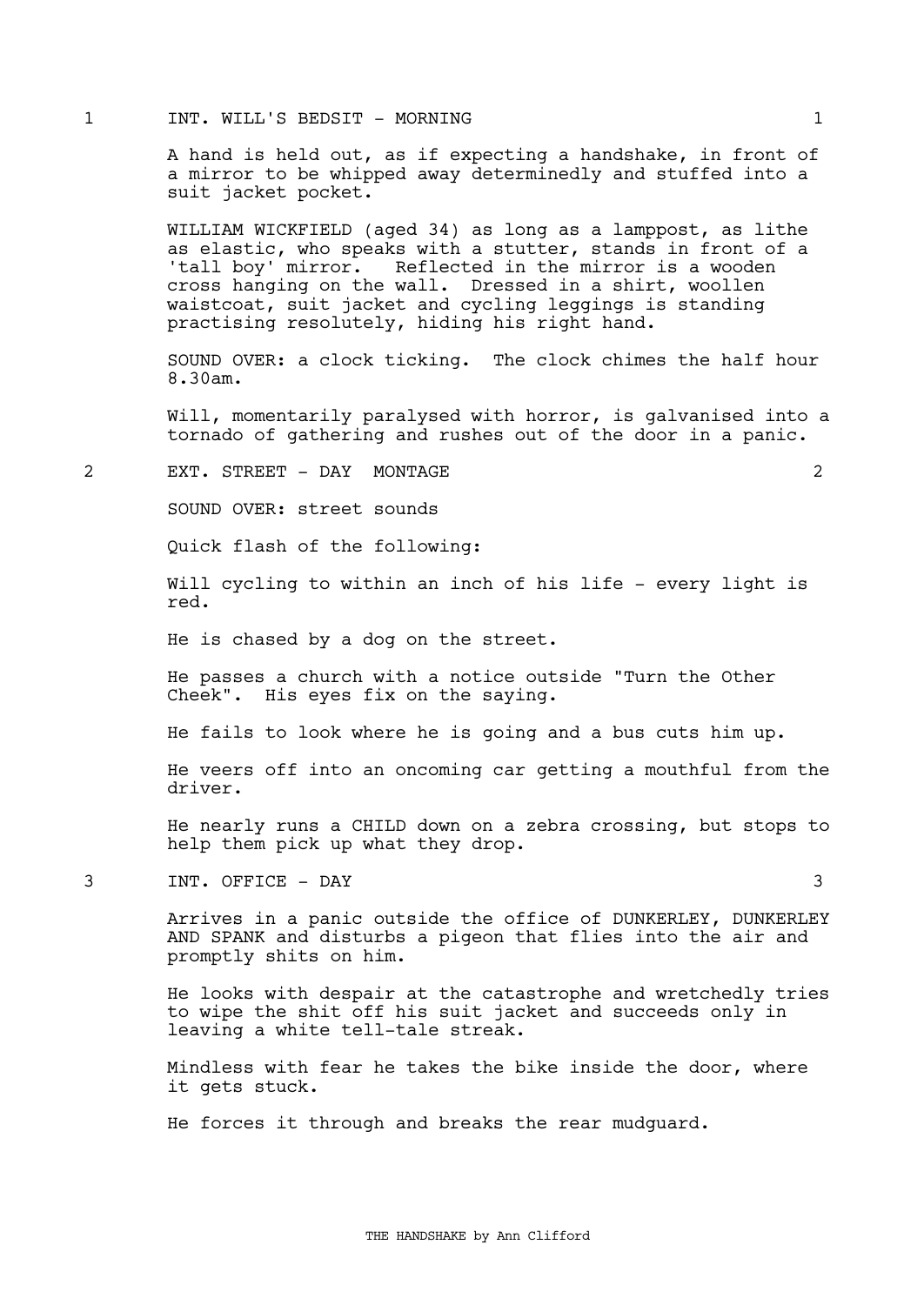## 4 INT. STAIRCASE - DAY 4

SOUND OVER: Silence except for the creak of the stairs, Will's hyperventilating breath and the sound of laborious footsteps ahead.

Will climbs the Dickensian sepia narrow staircase two at atime until coming to a full stop behind a large ascending backside.

MRS CLARA CREAKLE (aged 50), as round as aroly poly pudding is laboriously, but urgently climbing the stairs.

Her breathing becomes louder and louder.

She hears someone behind her and turns and smiles in relief that it is Will.

Her face changes almost immediately into one of intense concentration on climbing the stairs as quickly as possible.

Fear is gripping Will's throat as he realises he cannot pass her wedge-like posterior.

# 5 INT. OFFICE GENTS TOILETS - DAY 5

Will's backside is struggling to put on his suit trousers.

He is aware of another and sees MASTER SAM JINGLE (aged 17) as small as a jockey and as thin as a rake in front of the mirror anxiously counting his acne spots.

Despair hits Sam's face.

Head down he disappears out of the door.

The clock chimes are heard for 9am.

Will looks horror struck and dashes out of the toilets his flies unfortunately undone.

6 INT. OFFICE - DAY 6

Will charges into a large sepia-toned office with four aged desks in a row, computers a seeming anachronism, placed equally to attention alongside their member of staff.

Mrs Creakle - recovering.

MISS ADELINE SPOT (aged 30) black, as small as a bird and as shapely as Venus with unflattering, ill-fitting, glasses.

Sam stands his head still bowed as before a hangman.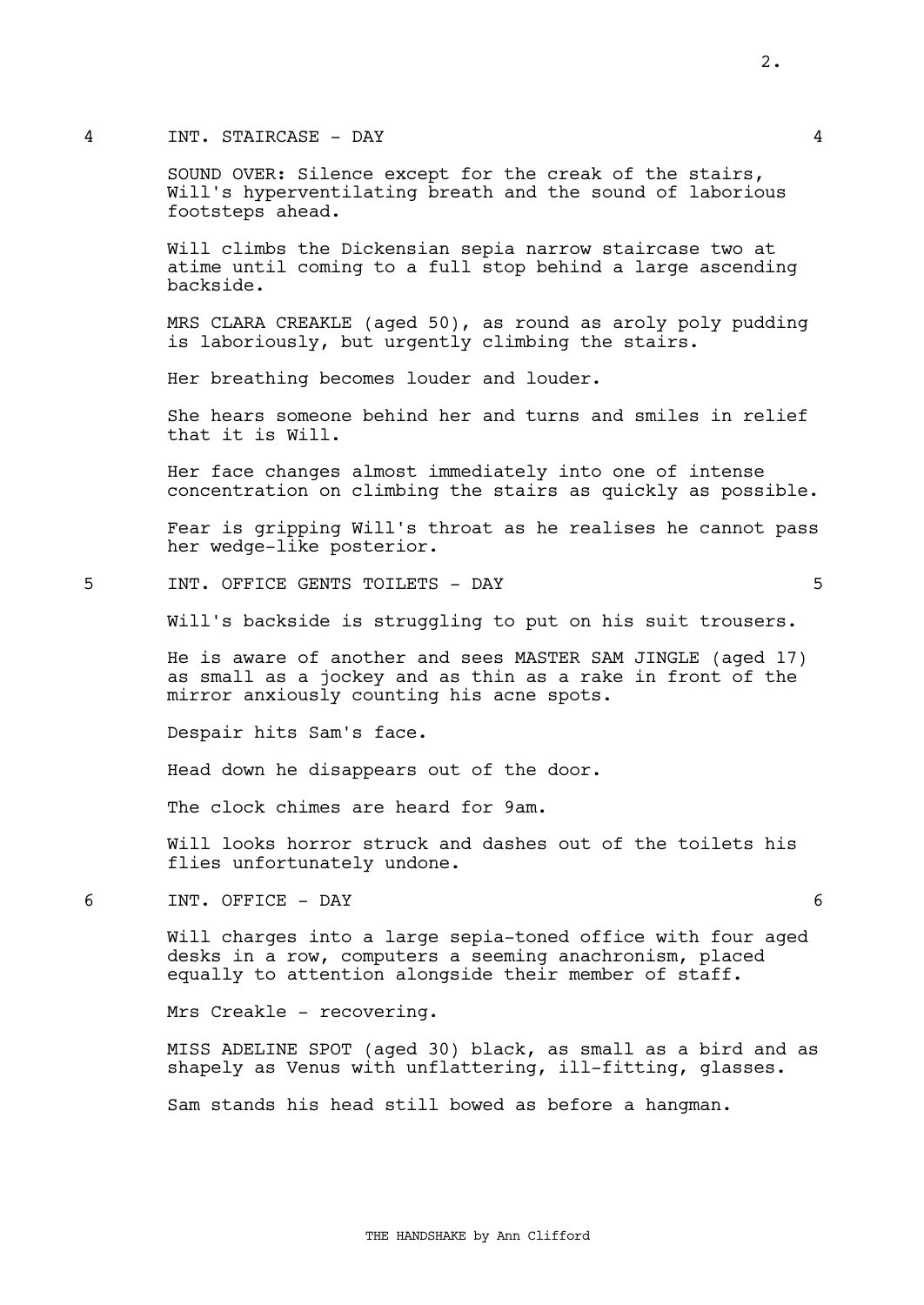Will is halted in mid rush by MR JERUBBABUL SPANK (45) as thickset as a Welsh prop forward with very bad breathe, dressed in a suit, with a benevolent smile on his face, his hand raised like a policeman sorting traffic congestion.

With his other hand he holds a post-it pad and pen.

### MR SPANK

# Late Mr Wickfield.

A post-it is written on and promptly despatched onto Will's forehead with LATE written on.

Will reels from the bad breathe.

WILL

Sssorry.

Mr Spank looks at him.

## WILL

Mr Sssspank.

Will takes his position by his desk.

Mr Spank begins his tour of inspection.

He looks at Sam's acne with disgust. He then looks at his collar.

> MR SPANK Number of spots Mr Jingle?

Sam looks miserable.

MR SPANK (shaking his head with a deep sigh) Hhmm. Brush Mr Jingle?

Sam shakes his head looking for help but everybody keeps their eyes down.

Spank then takes out a small brush and brushes Sam's jacket.

He writes on the post-it and places it on Sam's forehead with a smile. FACIAL WASH, BRUSH.

He pats him on the shoulder.

Adeline is trying to catch Will's attention to get him to notice his flies are undone.

> MR SPANK Give it time my boy.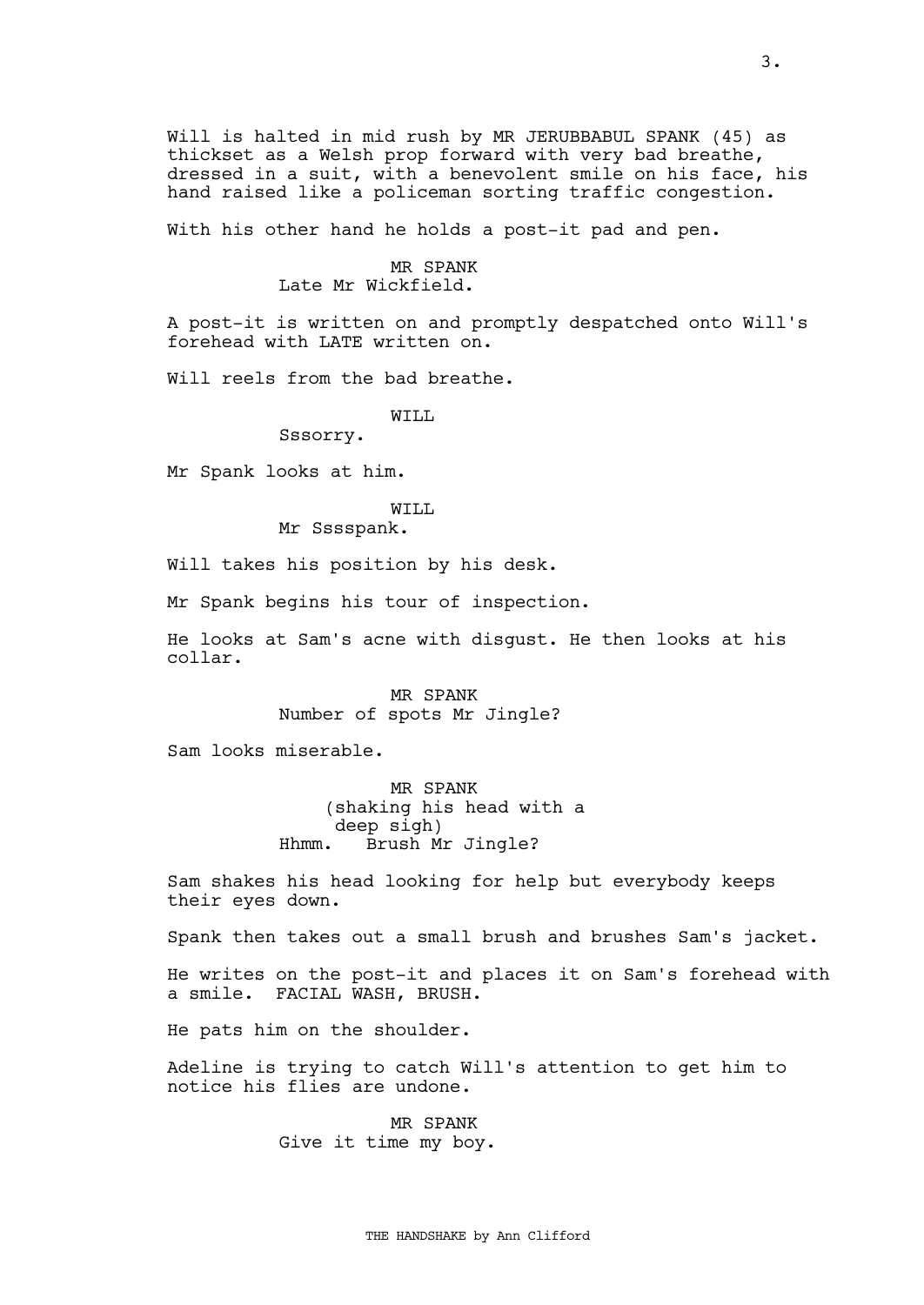He moves down towards Clara.

He looks at her smiles, shakes his head and tuts.

Sam surreptitiously wipes his hand.

MR SPANK Larger clothes my dear, smaller patterns, less food in the office I think.

MRS CREAKLE (with dignity) I am on a diet Mr Spank.

He simply nods, writes SELF-CONTROL on a post-it note and places it on her forehead.

He holds out his hand and shakes hers warmly.

MR SPANK Good to have you Mrs Creakle.

Clara's bottom lid quivers, her eyes fill, but she holds it together.

He moves on to Adeline who looks demure and dignified.

He reaches towards her, she reacts to the bad breath and he sniffs her hair and her perfume.

He then notices her glasses.

MR SPANK Probationer you may be, but designer glasses are a must Miss Spot.

He writes CHEAP on a post-it note and places it on her forehead.

He holds out his hand but, paralysed with shock, Adeline is unable to move.

Mr Spank waits for a response.

Will suddenly has an unaccountable attack of coughing.

Mr Spank looks over and his eyes narrow with resolve.

Adeline comes to her senses.

ADELINE Yes Mr Spank.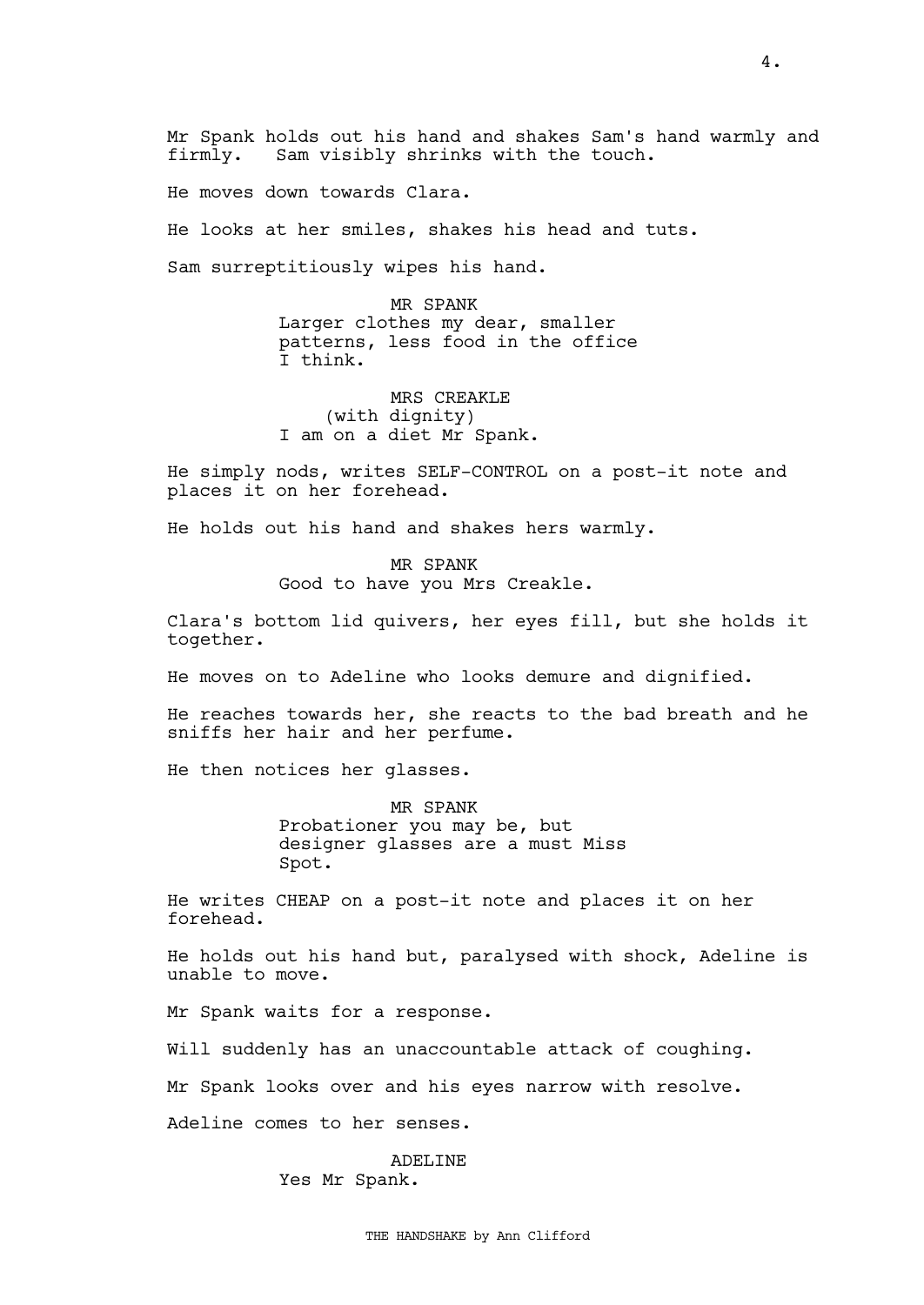She holds out her hand, which is grasped and shaken firmly.

MR SPANK We pride ourselves on our taste.

Adeline, the attention gone from her sneaks a grateful look at Will.

> MR SPANK Mr Wickfield, you are a disgrace to this fine office. Kindly attend to your trousers.

Will does so.

Meanwhile Mr Spank is sniffing. He sniffs the tell-tale white skid mark on the jacket and his face wrinkles in disgust.

Another post-it note is written and placed on Will's forehead, UNTIDY, PUNGENT.

Mr Spank holds out his hand. BEAT.

There is a corporate intake of breath.

Will hesitates. Mr Spank is devastatingly intent.

Adeline's eyes light up.

Will's hand hovers between the outstretched one and his pocket.

Eventually he is defeated and shakes Mr Spank's. The relief is audible.

Adeline's face registers disappointment.

Will shrinks into a shadow.

Mr Spank, reaffirmed as a Master of the Universe, reaches his office door.

He gives a sigh of satisfaction, taps three times on the door frame, grows visibly taller, and disappears into his office.

# MR SPANK

Coffee Sam.

Clara sobs, takes off her post-it and places it on a communal board.

There are many notes, NO HORIZONTAL STRIPES, ACCURACY, CLEANLINESS, PUNCTUALITY, STUPIDITY, DUNCE, SPEAK WHEN SPOKEN TO.

She covertly takes out a cake and begins to nibble.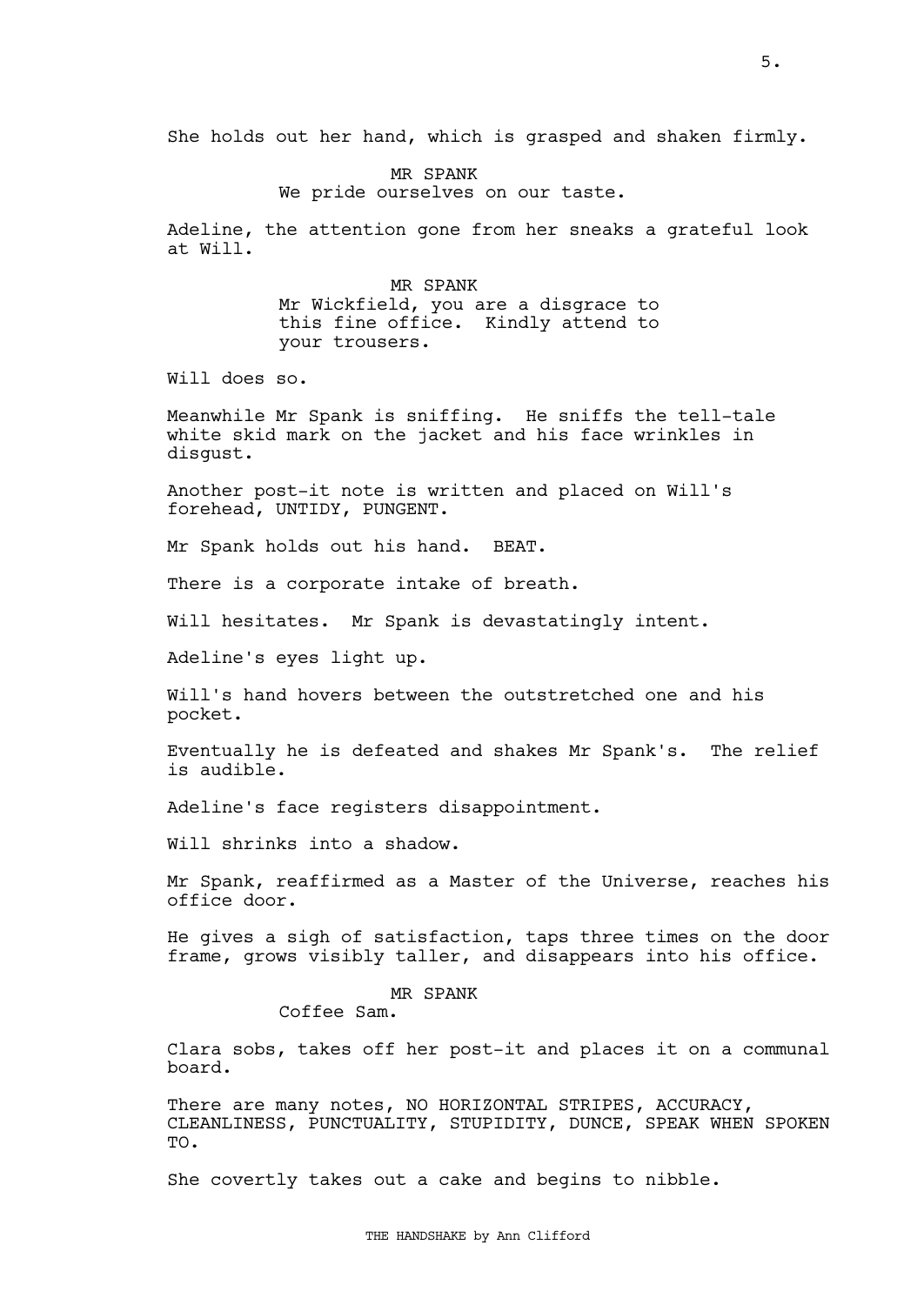Adeline takes off her jacket to reveal a colourful top with a plain gold cross on a necklace.

Will looks at her with admiration, forgetting the post-it notes adhering to his forehead.

Adeline catches his eye and quickly looks away with modest though delighted embarrassment and nervously fingers her cross.

7 INT. STAFF REST ROOM - DAY 7

A dingy staff room with a kettle, coffee, tea etc.

Will is secretively looking at Adeline, munching his sandwiches and pretending to read his tome on tax laws. He is desperate to talk to her, but too shy.

Clara gets out a huge lunchbox and unpacks it.

SAM (morosely) I hate Mondays.

**CLARA** For a woman of my experience there must be many options in the market place.

She begins to eat with relish.

SAM Whatcher think Clara? Clearasil?

He shoves his face next to hers.

CLARA I am a qualified secretary. (Looks at Sam critically) No squeezing!

Sam nods gratefully and attentively.

Adeline meanwhile has taken out a book about her hero Mohammed Ali and is opening up a poster of the great man, which she intends to put on the wall.

Will gets up and removes a year plan from the wall.

Will watches Adeline, still holding the year plan, while she sticks the blue-tak on the back of the poster.

CLARA

It's got to be warm Adeline.

Sam is standing in front of the mirror counting his acne spots.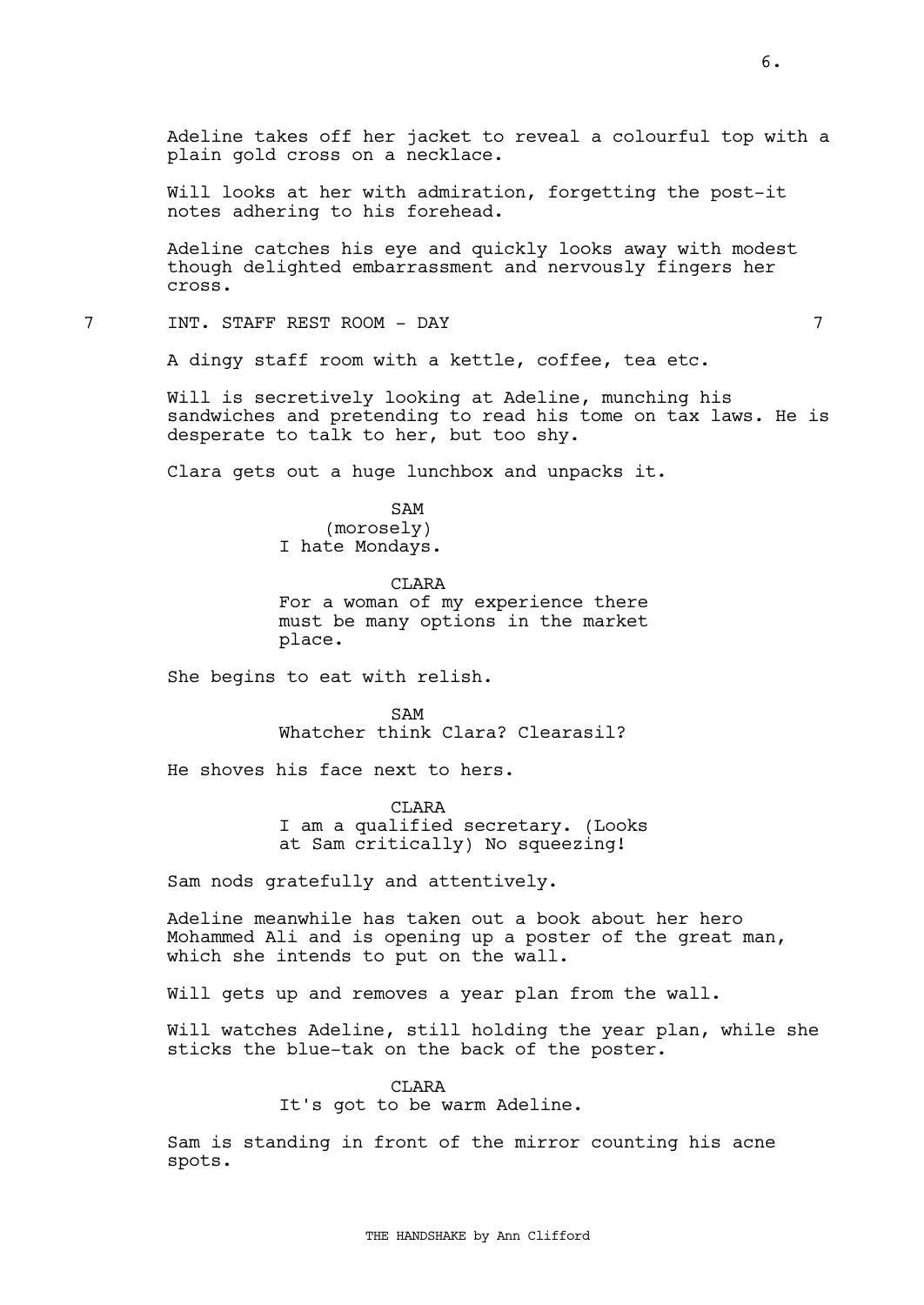$SAM$ 

3, Tea tree oil is meant to be good. 4, 5 etc.

This turns into a SOUND OVER of Sam counting underneath the action and dialogue of the scene.

> ADELINE I've tried that. It works.

Will looks at her in astonishment as she doesn't have a blemish.

> WTT.T. Definitely try that Ssam. Adeline lowers her eyes.

SAM Right. I'll do that. 20, 21, 22 etc.

SOUND OVER: Sam still counting.

Adeline fixes the poster of Mohammed Ali in all his glory.

Will stands in front of the Mohammed Ali poster and sizes himself up against it imbibing its strength, physicality and mentality.

> SAM 33, 34, 35, 36(wearily) again.

WILL (looking at the poster) Float like a butterfly, sting like a bee.

ADELINE Muhammed Ali, the black superman who calls to the other guy, I'm Ali, catch me if you can.

Will replaces the year chart so that it covers the poster.

All sink back into their lunchtime greyness.

8 INT. WILL'S BEDSIT - NIGHT 8

Will, stripped to his boxer shorts, his socks stretched up his legs, stands imitating the pose of the poster.

Suddenly he turns. He has fixed up a pillow on a rope and with great gusto he attacks it boxing furiously.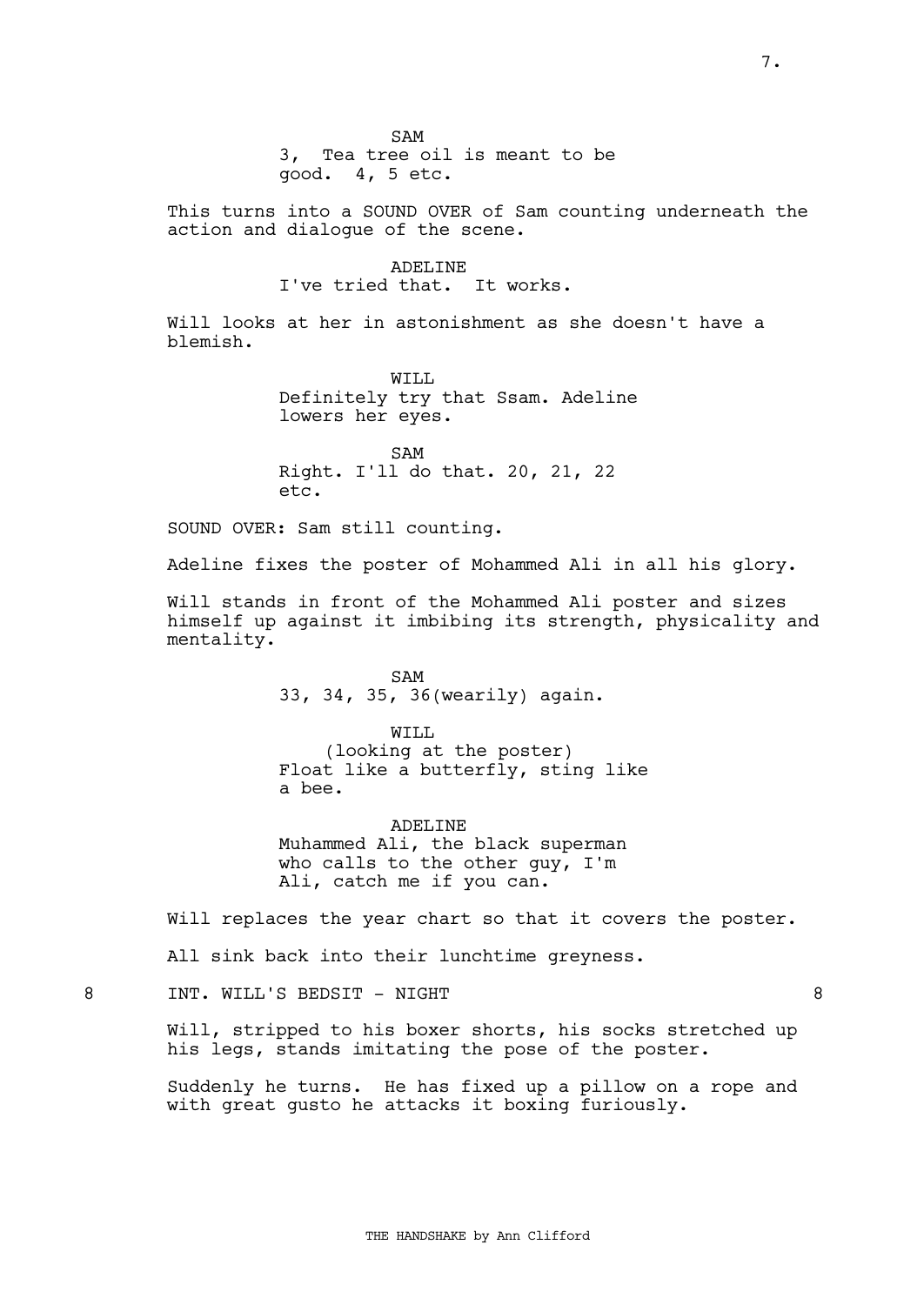WTT.T. (angry and frustrated) Turn the other cheek. Turn the other cheek.

In turmoil he gives a final swipe and the rope breaks.

He goes over to a large book and shuts it with a decisive bang. It is the Bible.

9 INT. OFFICE STAIRS DAY 9

Will, dressed in suit jacket, cycling helmet and trousers is racing up the stairs and meets the backside of Clara.

Impatient as he is to pass her he responds to her smile of welcome though the tension is great.

10 INT. OFFICE TOILETS - DAY 10

Will hides in the toilets sweating profusely and hyperventilating.

SOUND OVER: the clock chimes 9am.

11 INT. OFFICE - DAY 11

The personnel are lined up.

Mr Spank notices Will's absence and looks at his watch. Clara and Sam look at each other worriedly.

Adeline looks towards the door hopefully.

Mr Spank looks outside the door and sees the bike parked at the bottom. He smiles.

> SPANK A moment ladies and gentleman.

12 INT. OFFICE TOILETS - DAY 12

Will is petrified.

WILL (whispering) Ttturn the other chcheek.

SOUND OVER: toilets door opening. Footsteps approaching. Footsteps looking in toilet stalls. They stop.

A shadow falls over Will.

Mr Spank eyeballs him. Then he smiles.

Will, unable to stand up to the man, folds and meekly walks out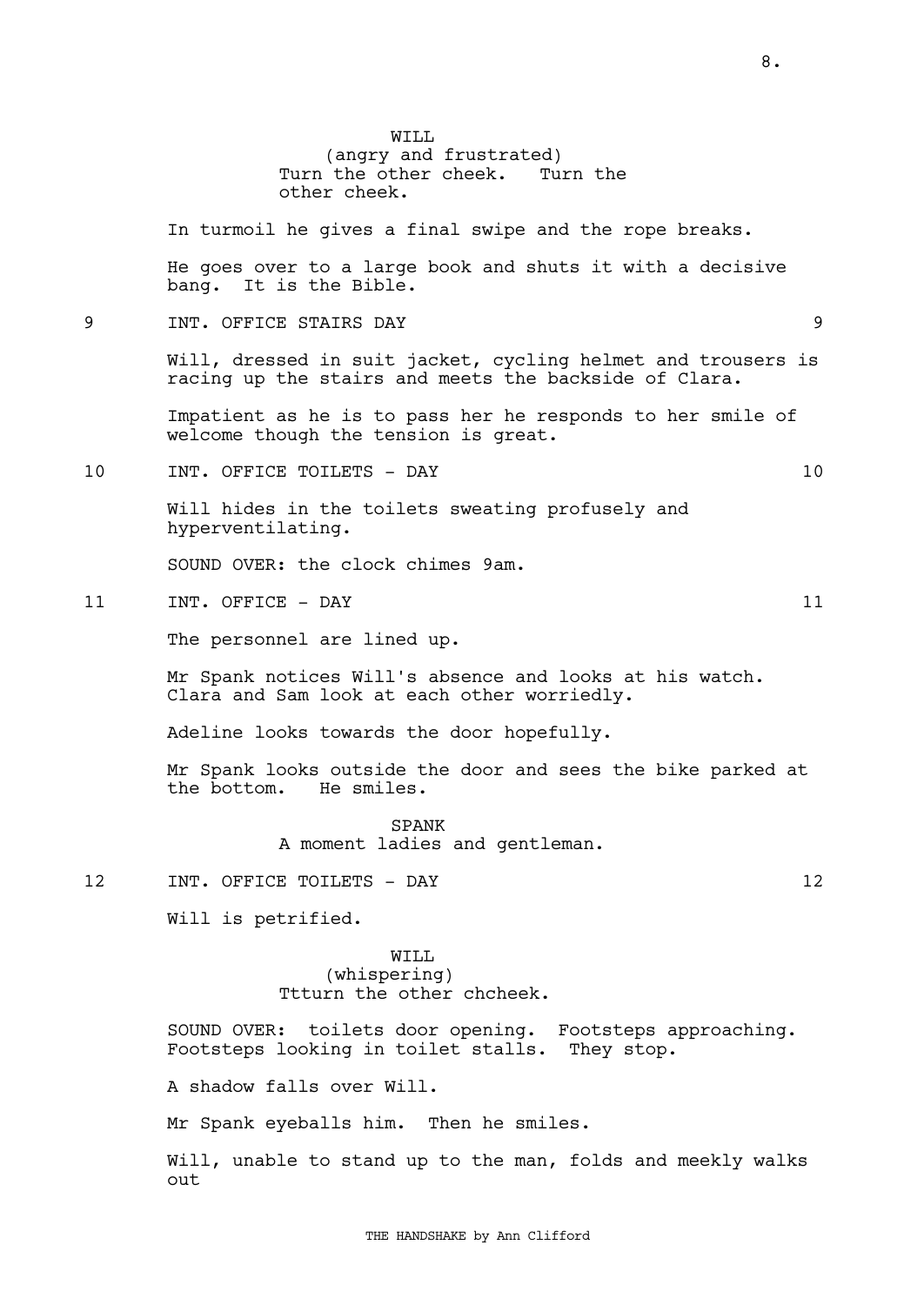Will walks meekly into the office.

Mr Spank holds out his hand and Will shakes it, his resolve in tatters.

Adeline's eyes are darting furiously. A set look of determination comes onto her face.

Spank goes straight to Will. He sniffs the shit mark.

SPANK Mr Wickfield will you kindly assess the figures for the last quarter. Will looks at him in horror.

WTT.T.

Nnnnnow?

SPANK I'm sure we'd all like to hear them.

Will slides miserably to his desk and gets the figures.

Adeline is beside herself with worry.

Sam is very red in the face.

WILL

Wwwe wwwere aiming ffffor rrreal internal sssssales growth of ffffour per cent ppppper year. Llllast yyyyear our ggggrowthwwwas up from ttttthhhhrrree ppppoint ttttthrree ttto tttthhree...

ADELINE 3.3% to 3.6%. Mr Spank we have all heard these figures.

Clara gives a sharp intake of breathe and farts loudly.

Sam starts hyperventilating.

They look at Adeline in astonishment.

SPANK (very quietly) What?

Sam is in pain.

Clara is mortified with embarrassment.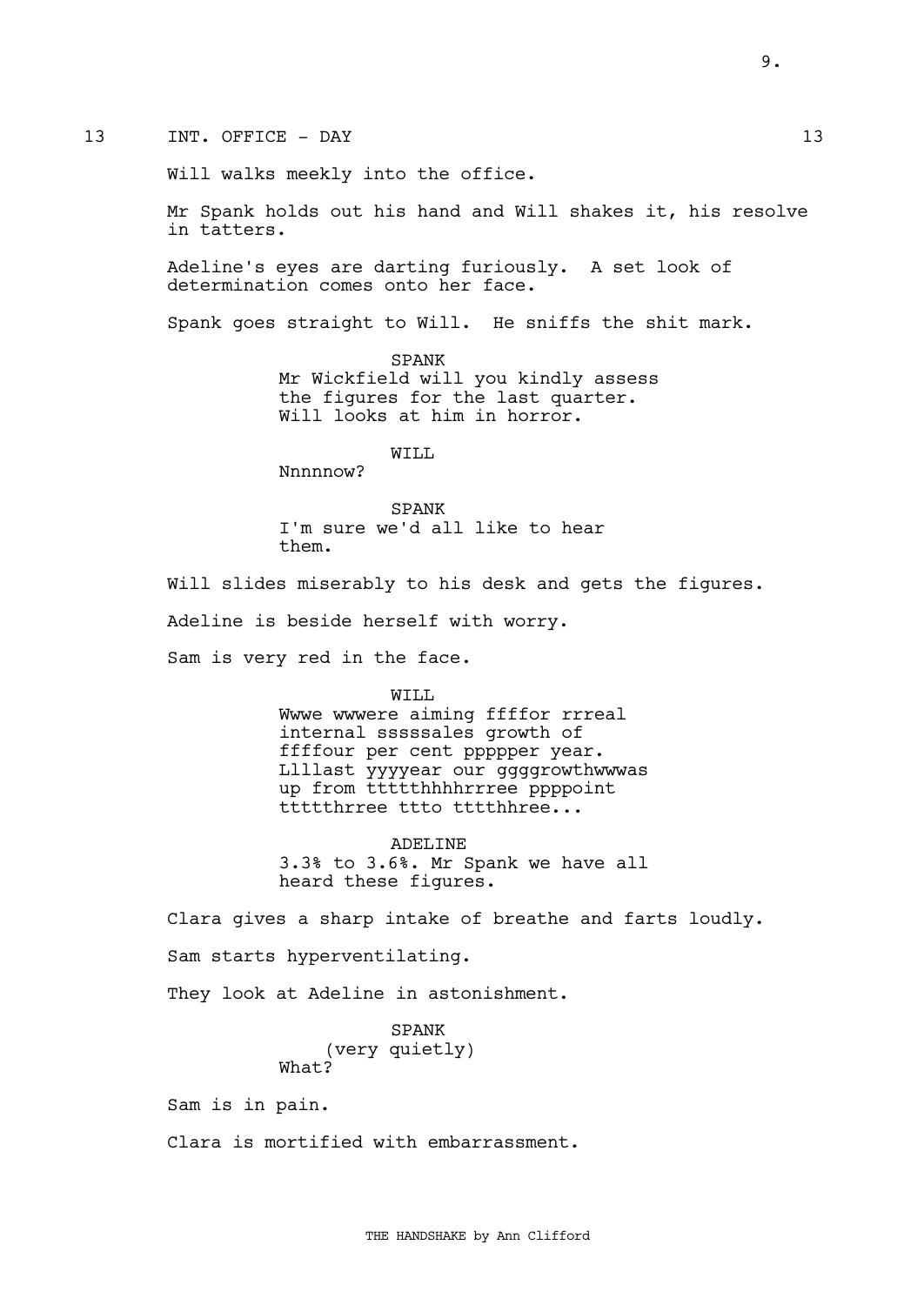# ADELINE We know the figures.

She holds out her hand.

Mr Spank moves like a bull to a red rag.

MR SPANK Miss Spot your work is disgusting. You are sloppy and idle. Remember your probation period ends one week from today.

A tear comes unbidden from her eyes.

He writes a post-it and slaps it on her forehead. SLOPPY, IDLE, PROBATIONER.

He takes hold of her outstretched hand, smiles and shakes it.

Adeline gags as if she is going to be sick, Mr Spank steps back in alarm.

> MR SPANK Mrs Creakle show me your lunchbox.

Wobbling with fear Clara obliges.

Mr Spank takes out at least half of it and throws it in the bin.

He writes a post-it. SELF-CONTROL. He places it on her forehead.

He shakes her hand. Momentarily her legs give way.

CLARA

Oh my.

His hand effectively stops her from falling.

MR SPANK We are here to help and we only have the highest standards. Good morning to you.

He walks over to Sam who is alarmingly hyperventilating.

Mr Spank smiles and shakes his shaking hand.

MR SPANK Good morning Master Jingle.

Mr Spank walks to his office door.

Focus on his hand giving three triumphant taps on the doorframe.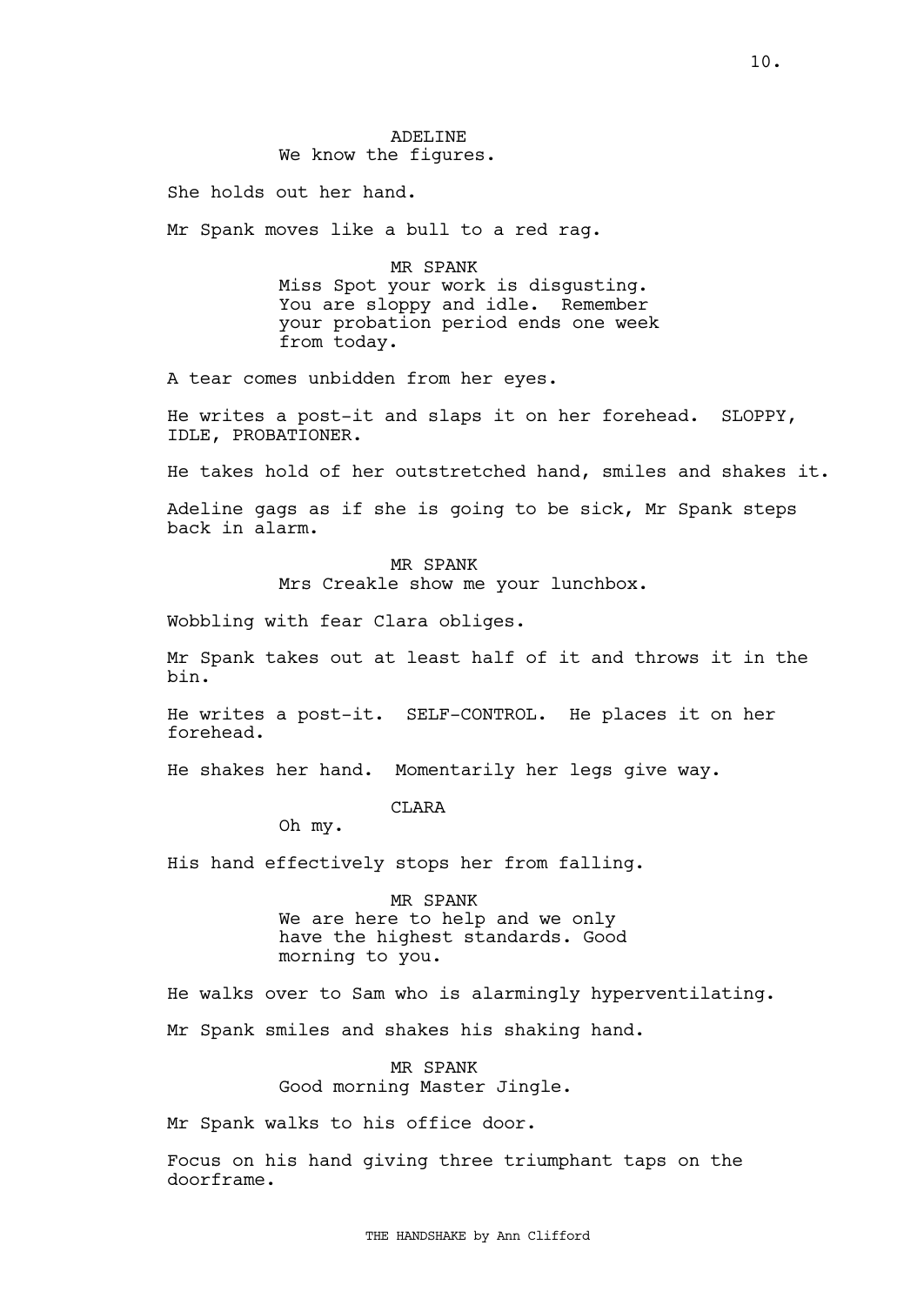### MR SPANK

Coffee Sam.

14 INT. WILL'S BEDSIT - NIGHT 14

Will in front of the mirror dancing like a boxer doing the Mohammed Ali shuffle.

# WTT.T. "All I need is prayer..

Will turns and on top of his Bible is the Mohammed Ali book open.

..because if that prayer

reaches the right man, not

only George Forman will fall..

He raises the book high above his head.

.. but mountains will fall."

15 EXT. STREET - DAY MONTAGE 15 15

SOUND OVER: Rocky type music begins.

Quick Flash of the following:

SOUND OVER: Street sounds, but Rocky music is rising

Will is cycling to work. It is a beautiful day. Today every traffic light is green.

He watches the dog that chased him on the street, run across the road causing the bus from the opening scene to swerve and bang into the car from the first scene.

Both bus driver and car driver get out of the vehicles mouthing off at each other.

The zebra crossing is clear and the child waves as he passes.

He arrives at the offices. Smiles.

A bird rises from the ground and hovers over his head.

The bird shits, which he neatly side-steps. He watches it rise into the sky the sun behind him illuminating his head like a halo.

> WILL Float like a butterfly, sting like a bee.

He sees the bird disappear and smiles.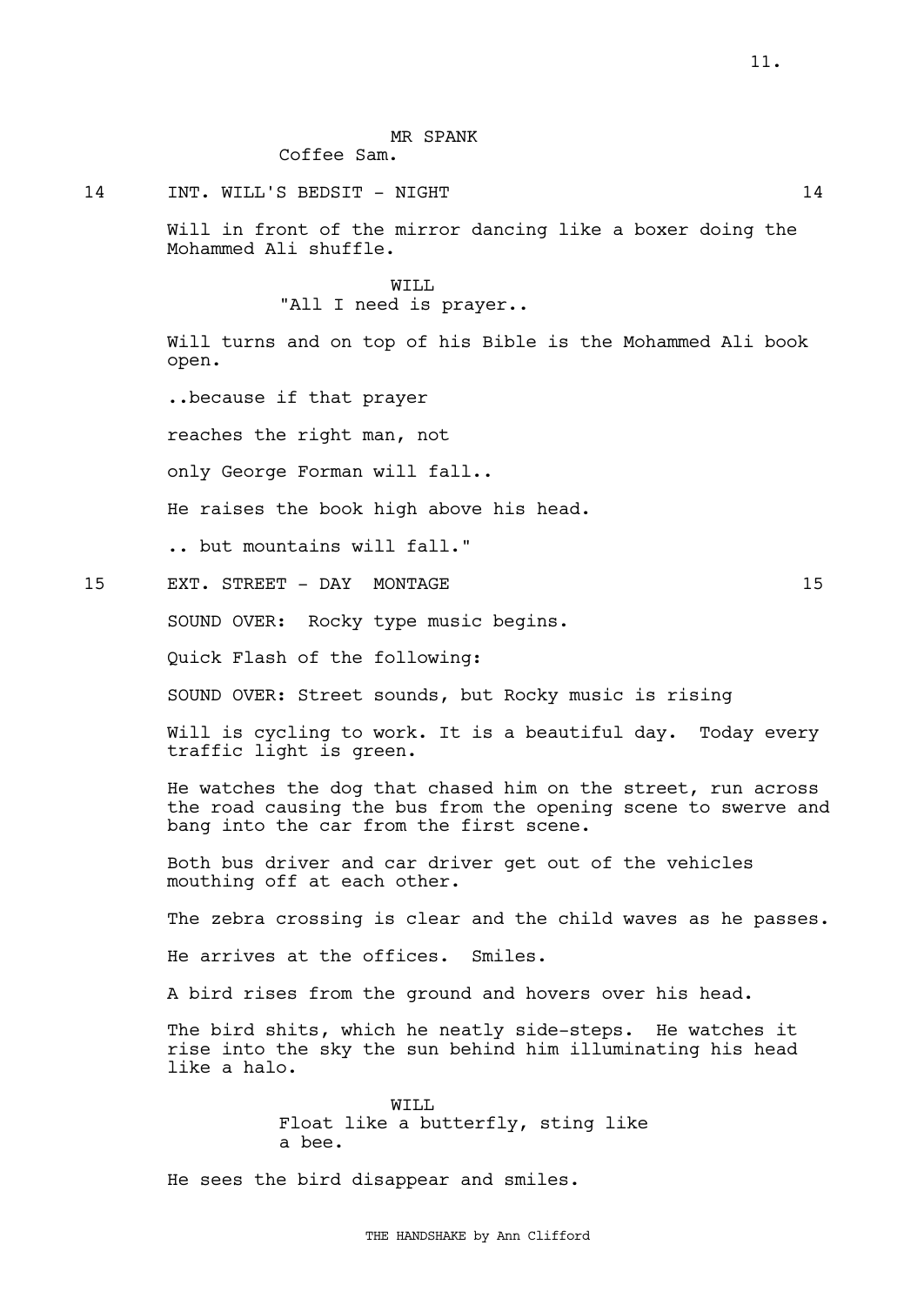### 16 INT. OFFICE - DAY 16

Will walks into an empty office and takes his place, waiting.

The others walk in and look at Will with surprise, then horror.

He is first in line, particularly neat, and his feet are dancing.

Adeline gives a special though sad smile.

Sam and Clara line up expecting the worse but eyes bright and attentive.

In walks Mr Spank, a master of the universe!

He looks at them all and then notices that Will, now still, is smiling directly at him.

Mr Spank makes straight for him.

Mr Spank stands in front of Will eyeballing him unmercifully and holding out his hand.

Mrs Creakle cannot watch.

Sam is holding his breathe.

Adeline is urging Will on with her body language mirroring his stance which is that of Mohammed Ali.

Suddenly Will's feet start dancing.

His hands go up as if to box.

The tension is unbearable.

Mr Spank waits though slightly unnerved.

Suddenly Will exuberantly and extravagantly, flings his arms around Mr Spank and kisses him full on the lips for what seems like minutes.

Once released Mr Spank stands as though zapped by an immobiliser.

Will is completely shocked, overcome with surprise by his action.

Suddenly Adeline starts clapping and the whole office erupts into loud, exuberant applause, gathering round their hero.

Will's hands are raised in a Rocky type excitement.